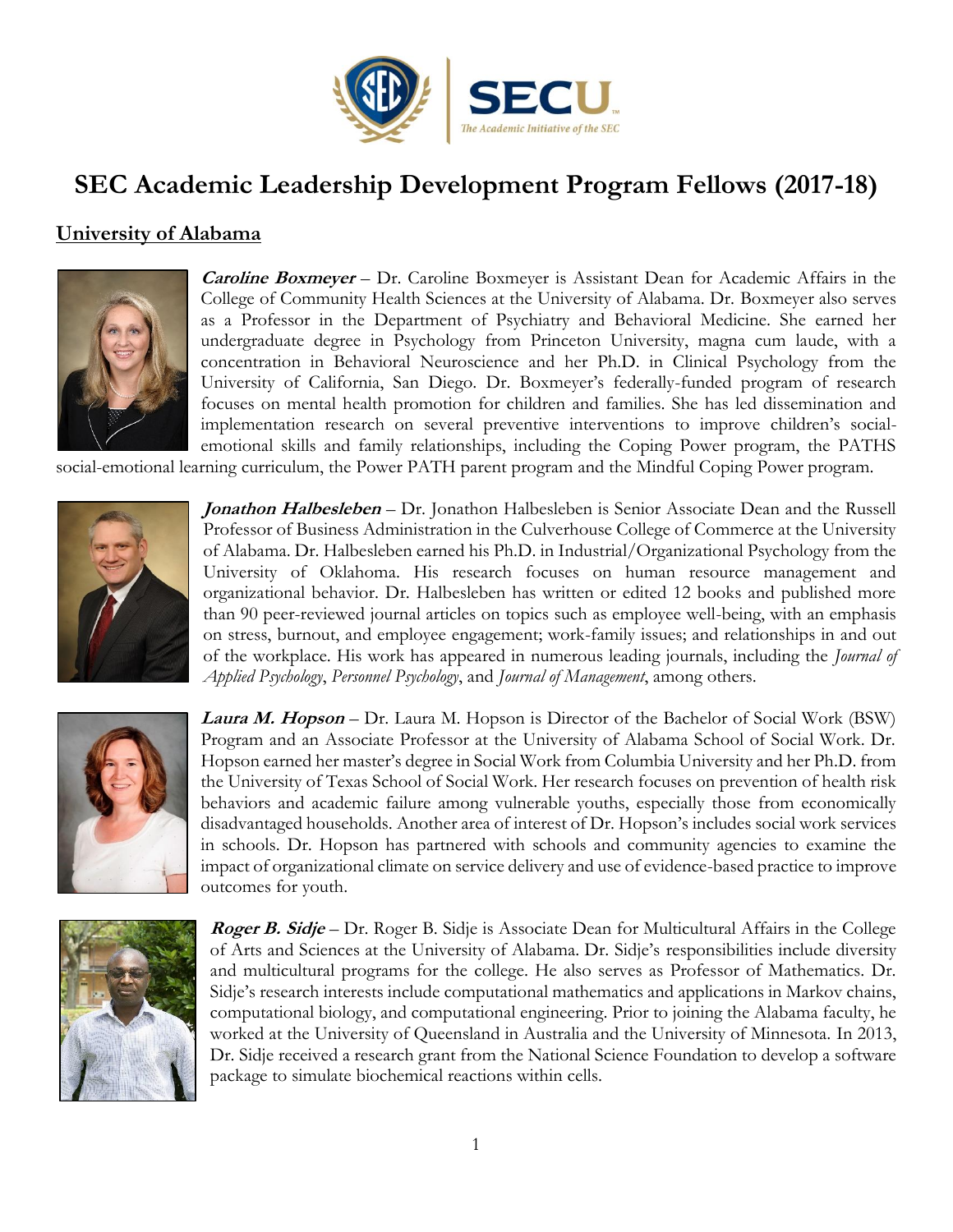#### **University of Arkansas**



**Steven J. Beaupre** – Dr. Steven J. Beaupre is Associate Dean of Social Sciences in the J. William Fulbright College of Arts and Sciences at the University of Arkansas. Dr. Beaupre earned his bachelor's degree in Zoology and master's degree in Biophysical Ecology at the University of Wisconsin, and his Ph.D. in Ecology and Evolutionary Biology from the University of Pennsylvania. As Associate Dean, he represents and provides strategic vision for the social sciences – including anthropology, political science, psychological science, social work, sociology, and criminal justice – for the university's largest college. Dr. Beaupre also promotes social science research; manages issues in online and summer teaching, intersessions and compensation; and works closely with the Fulbright College Advising Center.



**Cheryl Murphy** – Dr. Cheryl Murphy is Interim Department Head of Curriculum and Instruction at the University of Arkansas. Dr. Murphy is also a Professor of Educational Technology and actively researches various aspects of online learning in higher education, most recently publishing in *The Internet and Higher Education* and a chapter in *What the e-Learning Leader Needs to Know: Leading and Managing e-Learning*. Since 2007, she has served as a Peer Consultant Reviewer for the Higher Learning Commission and has performed numerous accreditation reviews, becoming a Team Chair in 2016. For her extensive service efforts, Arkansas presented Dr. Murphy with the Faculty Distinguished Achievement Award for Service, which is the highest level of campus recognition a faculty member may achieve. In addition to her notable research and service, she has also won

national and international awards for excellence in teaching, receiving the USDLA Best Practice Gold Award for Excellence in Distance Learning Teaching, as well as the Blackboard Exemplary Course Award.



**Anne O'Leary-Kelly** – Dr. Anne O'Leary-Kelly is Senior Associate Dean in the Sam M. Walton College of Business at the University of Arkansas. Dr. O'Leary-Kelly's other recent administrative appointments include Chair of the University Diversity Task Force, Department Chair, and Associate Dean for Graduate Programs and Research, among others. Her research interests focus on the study of gender-related aggressive work behavior (sexual harassment and effects of intimate partner violence in the workplace) and individual attachments to organizations (identification and psychological contracts). Dr. O'Leary-Kelly is a co-recipient of the Outstanding Publication in Organizational Behavior Award from the Organizational Behavior Division of the Academy of Management and the Dorothy Harlow Outstanding Paper Award by the Gender and Diversity in

Organization's Division of the Academy of Management. She is on the editorial boards of the *Academy of Management Review*, *Journal of Applied Psychology*, *Journal of Management*, and *Journal of Organizational Behavior*.



**Yajaira M. Padilla** – Yajaira M. Padilla is Director of the Latin American and Latino Studies Program and Associate Professor of English and Latin American and Latino Studies at the University of Arkansas. Padilla is also a member of the English Department's Diversity Committee, Graduate Studies Committee, Personnel Committee, and Undergraduate Studies Reform Committee, among others. Padilla is credited for coordinating an ad-hoc group of faculty across the college focused on issues of diversity and inclusion. Padilla's research centers on Central American cultural and literary studies and Central Americans in a U.S. Latino context. Currently, Padilla is working on a new project on the politics of Central American "belonging" and "nonbelonging" in the United States.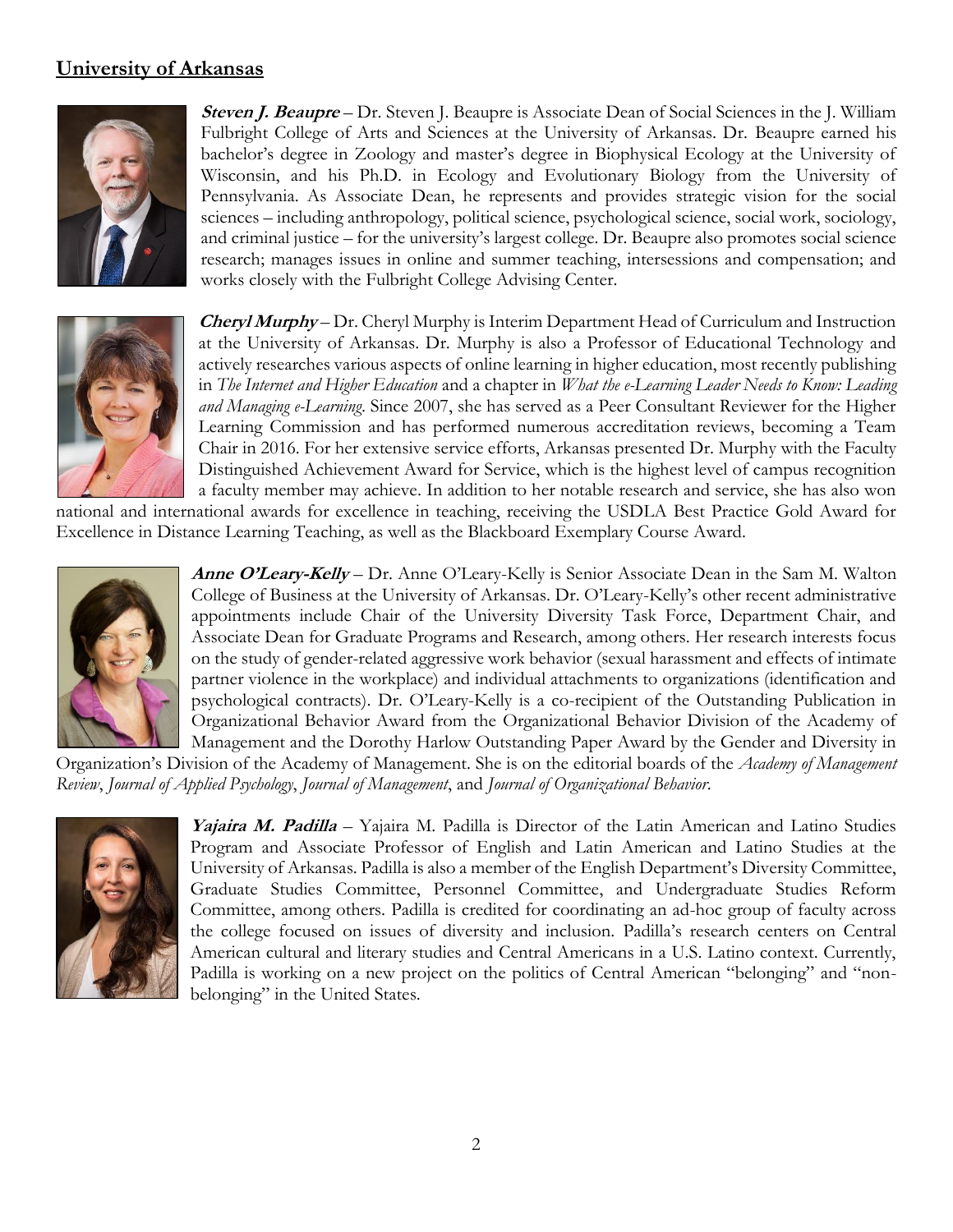#### **Auburn University**



**Ben Farrow** – Dr. Ben Farrow is Associate Dean for Academic Affairs and International Programs in the College of Architecture, Design and Construction at Auburn University. Dr. Farrow is also the Hunt Professor in the college. In his role as Associate Dean, he is responsible for student recruitment, curriculum, enrollment management, student outcome assessment, academic advising, and career placement at the undergraduate level. Dr. Farrow's administrative duties also include facilitating international visiting scholars, study abroad, and other international programs. He has taught both undergraduate and graduate courses in Structures, Materials and Methods, and Professional Practice. Dr. Farrow's most recent scholarly research focuses on construction education issues and builds on his Ph.D. received from Auburn in Adult Education

in 2016. He served as Building Construction Undergraduate Program Chair from 2013 to 2016. In addition to his service on several Auburn committees, he has held multiple leadership roles with the Associated Schools of Construction (ASC) and is currently Vice President for the organization.



**Ramesh Jeganathan** – Dr. Ramesh Jeganathan is the Graduate Program Director in the Department of Nutrition, Dietetics and Hospitality Management at Auburn University. Dr. Jeganathan also serves as Associate Professor of Nutrition. He received his postdoctoral fellowship at the Mayo Clinic. Dr. Jeganathan's research focuses on investigating the molecular links between type 2 diabetes and Alzheimer's disease, emphasizing aspects that have potential clinical significance. His lab is exploring the genes, molecules, and cellular processes that could cause and promote Alzheimer disease in type 2 diabetes patients. Dr. Jeganathan has taught nutrition to more than 2,000 undergraduate students and hundreds of graduate students in the past five years at Auburn. He has mentored more than 50 undergraduate researchers, graduate

students, and postdoctoral fellows in his research laboratory. Dr. Jeganathan was named the Student Government Association's Outstanding Faculty Member for the College of Human Sciences in recognition of his outstanding teaching.



**Jennifer Mueller-Phillips** – Dr. Jennifer Mueller-Phillips is Director of the School of Accountancy and KPMG Professor at Auburn University. Dr. Mueller-Phillips earned her B.S. in Accounting from Jacksonville State University and master's and Ph.D. degrees at Virginia Tech University. Her research interests relate to auditor judgment and liability. Dr. Mueller-Phillips' work has appeared in premier journals such as *Auditing: A Journal of Practice and Theory*, *Behavioral Research in Accounting*, *Journal of Information Systems*, and *Issues in Accounting Education*. Dr. Mueller-Phillips' recognition includes a highly-competitive research grant by the Center for Audit Quality, appointment to a research synthesis team of the Public Company Accounting Oversight Board, and to the KPMG Academic Research Panel, which supports the firm's funding for academic

research nationwide. She has been recognized numerous times for outstanding teaching, both at Virginia Tech (as a doctoral student) and Auburn, including the Harbert College's prestigious McCartney Award.



**Tiffany A. Sippial** – Dr. Tiffany A. Sippial is Director of Graduate Studies in the College of Liberal Arts and Associate Professor of History at Auburn University. Dr. Sippial earned her Ph.D. in Latin American History with distinction from the University of New Mexico. She teaches undergraduate and graduate courses covering Latin American history and historiography during the colonial and modern periods. Dr. Sippial's research focuses on the experience of women in Latin America as part of a broader commitment to the study of the operation of power in Latin American society. Dr. Sippial's first book, *Prostitution, Modernity, and the Making of the Cuban Republic, 1840-1920* (UNC, 2013), received the 2013-2014 Alfred B. Thomas Award for the best book on a Latin American subject from the Southeastern Council of Latin American Studies. Her latest

project is titled *Celia Sánchez Manduley: The Creation of Cuba's New Woman*, and it examines the life, meaning, and mythology of Cuban revolutionary, Celia Sánchez Manduley.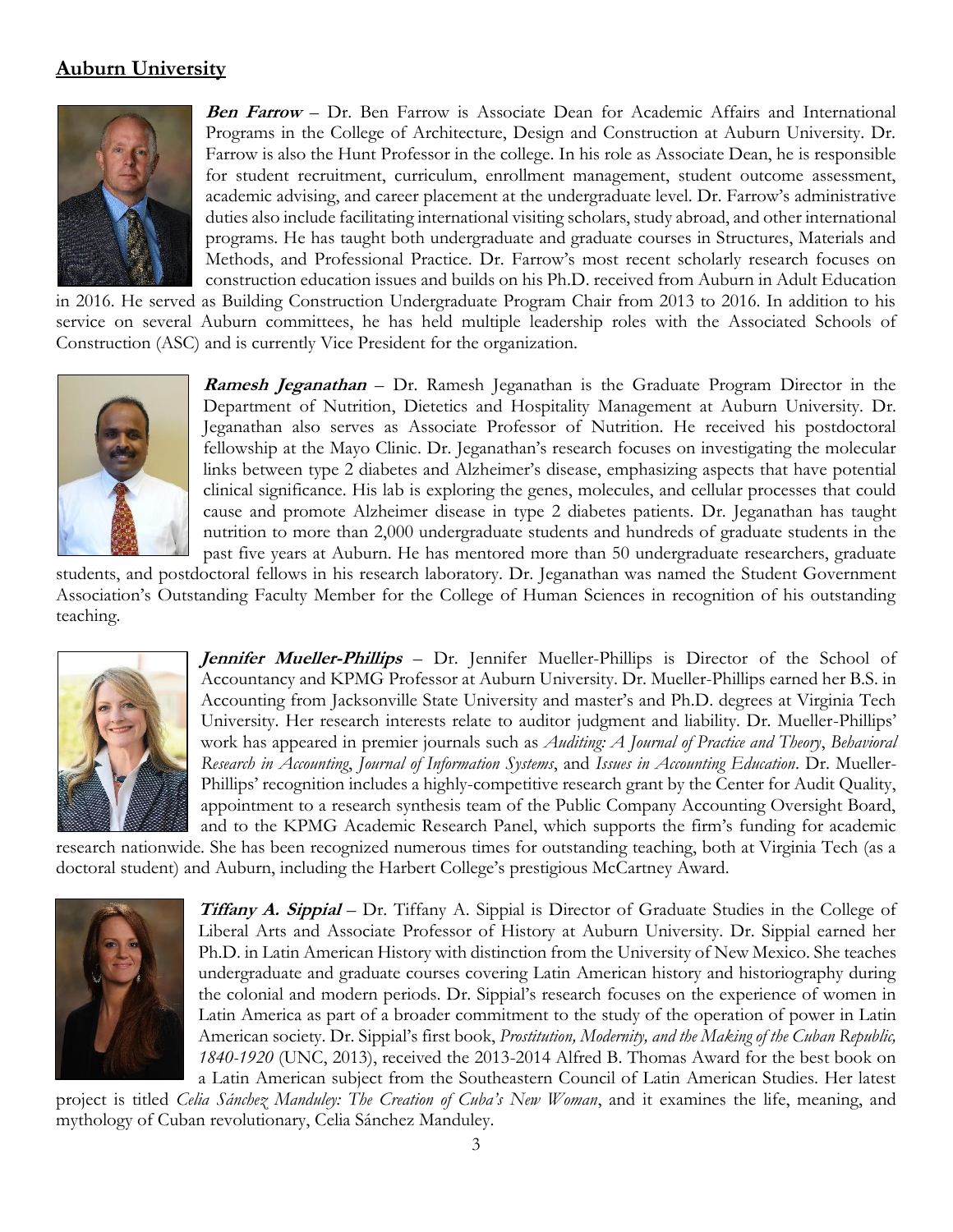#### **University of Florida**



**Tom Kelleher** – Dr. Tom Kelleher is Chair of the Department of Advertising and Professor in the College of Journalism and Communications at the University of Florida. Dr. Kelleher's research interests are strategic communication, public relations, digital and social media, media ethics, and teaching and learning with online media. He has been part of the faculty at the University of Hawaii and served as Chair of the School of Communications from 2010 to 2013. Dr. Kelleher also served on the faculty at the School of Journalism and Communication at the University of North Carolina. Dr. Kelleher has designed and taught 22 different courses at three flagship state universities (Florida, North Carolina, Hawaii), and his work has been published in numerous journals, including the *Journal of Communication*, *Journal of Computer-Mediated* 

*Communication*, and *Journal of Public Relations Research*, among others. His first book, *Public Relations Online: Lasting Concepts for Changing Media*, was the first scholarly textbook in public relations to focus on the implications of social media technologies for theory and practice.



**Kevin R. Orr** – Kevin R. Orr is Director of the School of Music and Professor at the University of Florida. Orr's creative agenda as a concert pianist and educator has taken him to major music institutions and festivals across North America, Europe, and East Asia. A Steinway Artist, his recital programs and discography span the works of past and living composers. In addition to serving as Director of the UF School of Music, Orr's administrative roles include serving as Director of the University of Florida International Piano Festival and the Chinese-American International Piano Festival in Chengdu, China. Collaborations have paired Orr with such internationally acclaimed artists as Karl Leister (clarinet, Berlin Philharmonic) and James Thompson (trumpet, Montreal Symphony). His performances of both new and standard classical

repertoire have been heard on public radio throughout the United States.



**Mary A. Watt** – Dr. Mary A. Watt is Associate Dean in the College of Liberal Arts and Sciences at the University of Florida. Dr. Watt earned her Ph.D. in Italian Studies and J.D. from the University of Toronto, Canada. Her research focuses on medieval and early modern Italian literature and culture, with a particular focus on Dante's Divine Comedy. Recently, Dr. Watt has been collaborating with colleagues to integrate humanities and STEM content into the medieval and early modern curriculum. In addition to serving as Associate Dean, other areas of responsibility include Graduate Affairs, International Studies, and the Diversity Liaison Program. Dr. Watt served as Chair of the Department of Languages, Literatures and Cultures from 2010 to 2015. Dr. Watt's work has been supported by the Rothman Endowment for the Humanities,

the Municipality of Ravenna, Italy, and the University of Oslo's Norwegian Institute in Rome. She is the author of the *Cross that Dante Bears: Pilgrimage, Crusade, and the Cruciform Church in the Divine Comedy* (University Press of Florida, 2005) and *Dante, Columbus and the Prophetic Tradition: Spiritual Imperialism in the Italian Imagination* (Routledge, 2017).

### **University of Georgia**



**Phaedra Corso** – Dr. Phaedra Corso is Director of the Economic Evaluation Research Group in the College of Public Health at the University of Georgia. Dr. Corso also serves as Associate Director for the Owens Institute for Behavioral Research and UGA Foundation Professor of Human Health. She is known nationally and internationally for her research in economic evaluation and economic impact assessment, primarily in the areas of violence, substance abuse, and obesity prevention. From 1991-2006, she conducted health economics research at the Centers for Disease Control and Prevention (CDC), developing a primer on how to conduct economic evaluation for public health interventions. In 2006, Dr. Corso joined the faculty at UGA, taking a leadership role as the founding Head of the Department of Health Policy and Management.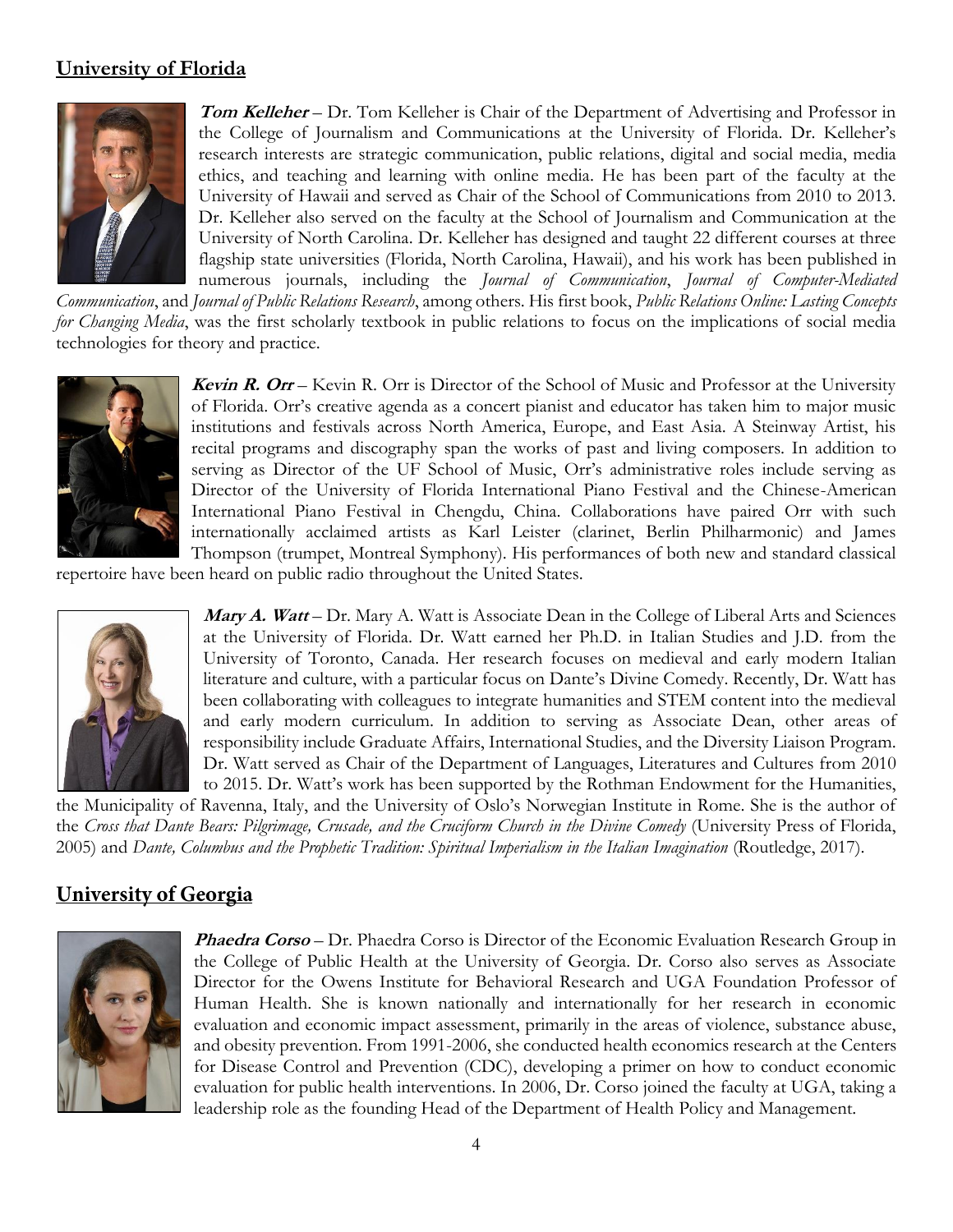

**Spencer Johnston** – Dr. Spencer Johnston is Head of the Department of Small Animal Medicine and Surgery and the James and Marjorie Waggoner Professor at the University of Georgia. Dr. Johnston's research interests include the treatment of osteoarthritis, particularly with nonsteroidal anti-inflammatory drugs. He graduated from the School of Veterinary Medicine at the University of Pennsylvania in 1986, and was a faculty member at the Virginia-Maryland Regional College of Veterinary Medicine at Virginia Tech University from 1990-2003. He entered private surgical practice in 2003 and returned to academic veterinary medicine by joining the faculty at UGA in 2007. Dr. Johnston is a diplomate of the American College of Veterinary Surgeons. He is Co-Editor of the surgery textbook *Veterinary Surgery: Small Animal*, and co-author of the fifth edition

of *Brinker, Piermattei, and Flo's Handbook of Small Animal Orthopedics and Fracture Repair*.



**Maritza Soto Keen** – Dr. Maritza Soto Keen is a Senior Public Service Associate in the J.W. Fanning Institute for Leadership Development at the University of Georgia. Dr. Keen co-leads the institute's nonprofit practice, and provides facilitation and training for communities and nonprofit organizations, focusing on leadership development, organizational governance, diversity and cultural competency, strategic planning, and organizational and program assessment. Her clients include postsecondary institutions, nonprofit organizations, and local and regional hospitals. Dr. Keen has served as Principal Investigator or Co-Principal Investigator in several strategic planning efforts across the UGA campus, including the Augusta University/UGA Medical Partnership (Athens), Grady College of Journalism, Office of the Dean, and Office of

Institutional Diversity, among others. From 1985-2002, she served as Executive Director of the Latin American Association, advocating for Latino issues on the local and national levels. In that role, Dr. Keen provided leadership to two capital campaigns generating more than \$13.5 million.



**David Okech** – Dr. David Okech is Director of the Master of Social Work Program (MSW) and Associate Professor at the University of Georgia School of Social Work. Previously, Dr. Okech served as Director of Global Engagement in the school for three years. He earned his B.A. from the University of Nairobi, MSW from the University of New Hampshire and Ph.D. from the University of Kansas. Dr. Okech's research areas include the intersectionality of poverty, globalization, human rights, and human trafficking. He is presently leading an interdisciplinary team of faculty from UGA and the University of Ghana in designing, implementing, and testing evidence-based intervention and reintegration programs for female victims of trafficking in West Africa. Dr. Okech's other research and teaching interests include asset building for children in

lower-income lower asset households; advanced multivariate analysis and modeling; international social work; and policies and programs targeted at lower-income lower asset households.

# **University of Kentucky**



**M. Cristina Alcalde** – Dr. M. Cristina Alcalde is the Marie Rich Endowed Professor in Gender and Women's Studies at the University of Kentucky. Dr. Alcalde earned her B.A. in Anthropology from the University of Louisville, M.A. in Latin American Studies and Ph.D. in Anthropology from Indiana University. Since joining the Kentucky faculty in 2007, she has served as Director of Graduate Studies (2009-2011 and 2014-2017) in Gender and Women's Studies, Co-Director of Wired Residential College (2011-2015), and on multiple departmental, college, and university committees. Dr. Alcalde is currently on the Executive Board of the *Dissertation Grant in Women's Studies*. Dr. Alcalde's research focuses on migration, exclusion, and gender violence, and she has served as an expert witness on domestic violence asylum cases. Her work has been published in

*Latino Studies*, *Chicana/Latina Studies*, *Men and Masculinities*, and *the Journal of Immigrant and Minority Health*.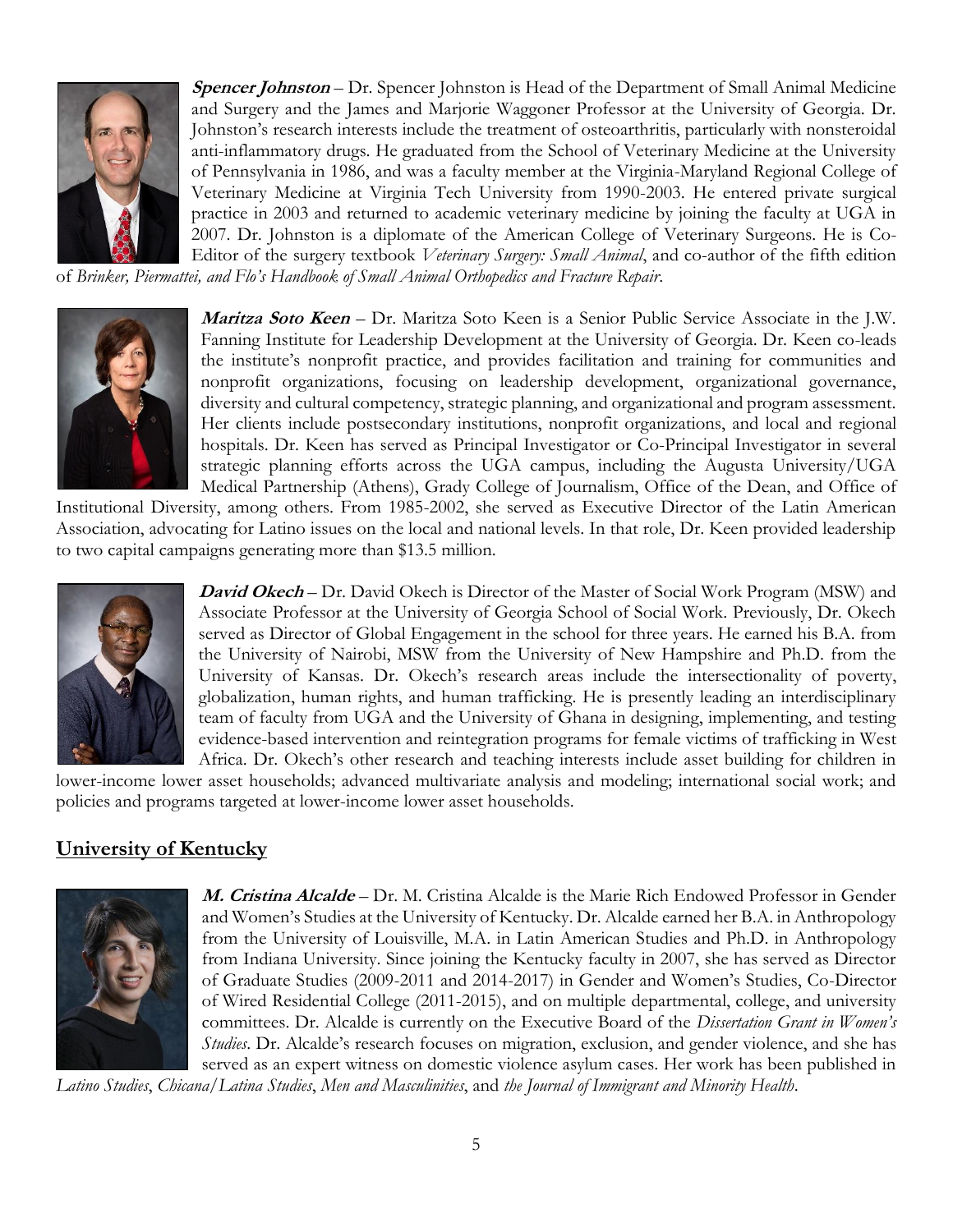

**Sandra Bastin** – Dr. Sandra Bastin is Chair of the Department of Dietetics and Human Nutrition at the University of Kentucky. Dr. Bastin works to create innovative student learning experiences, creative research and scholarly opportunities, and excellence in extension programming and outreach. She also provides leadership, technical expertise, program development, research and grant writing support in the areas of nutrition, diet, and health; food safety; food preservation; and entrepreneurial food manufacturing for cooperative extension agents and Kentuckians. Dr. Bastin's research and educational interests include food systems from farm to table, working with Kentucky farmer's markets and encouraging youth and adults to prepare safe, nutritious meals. Internationally, she helps set up feeding centers in Paraguay, Guatemala, and Mexico through

both church and government entities.



**Margaret J. Mohr-Schroeder** – Dr. Margaret J. Mohr-Schroeder is Co-Chair of the Secondary Undergraduate STEM Education Program and Associate Professor of STEM Education - Mathematics Education at the University of Kentucky. Dr. Mohr-Schroeder earned her B.S. in Education and M.S. in Mathematics from Pittsburg State University (Pittsburg, KS), and Ph.D. in Curriculum and Instruction – Mathematics Education from Texas A&M University. Her research interests include transdisciplinary STEM, informal learning environments, professional development using Networked Improvement Communities, and broadening participation of underrepresented populations. Dr. Mohr-Schroeder joined the UK faculty in 2006 and has been involved in more than \$17 million of National Science Foundation (NSF) and state funding,

helping to expand research in STEM education. One of her current grants was recently recognized by the NSF as a Top 5 model for broadening participation.



*Jeffery Talbert* – Dr. Jeffery Talbert is Director of the Institute for Pharmaceutical Outcomes and Policy and Professor in the University of Kentucky College of Pharmacy. Dr. Talbert also serves as Associate Director for the Center for Clinical and Translational Science, and Associate Director for the Institute for Biomedical Informatics. He earned B.S., M.A., and Ph.D. degrees in Political Science at Texas A&M University. Dr. Talbert joined the UK faculty in 1995 as Assistant Professor in the Martin School of Public Policy and Administration, and moved to the College of Pharmacy in 2007 where he coordinates the doctoral program in Pharmaceutical Outcomes and Policy. Dr. Talbert's research specialization is health services research focused at the intersection of evidence-based policy and health care outcomes. Other areas of interest

include pharmaceutical policy, Medicaid policy and public health informatics.

### Louisiana State University



**James L. Byo** – Dr. James L. Byo is Director of the School of Music and the Carl Prince Matthies Professor of Music Education at Louisiana State University. Dr. Byo's research, which appears in major journals and texts, resides on both sides of the conductor's podium—in teacher/conductor effectiveness and performer rhythm reading and aural discrimination. He has presented his research in numerous states as well as England, Spain, Japan, Austria, and Panama. For eight seasons, Dr. Byo performed professionally with the Youngstown and Wooster Symphony Orchestras. Dr. Byo has served as Editor of *Update: Applications of Research in Music Education*; Chair of the research division of the World Association of Symphonic Bands and Ensembles; editorial committee member of the *Journal of Research in Music Education*; program evaluator for the National

String Project Consortium; and executive committee member of the Society for Research in Music Education, an arm of the National Association for Music Education.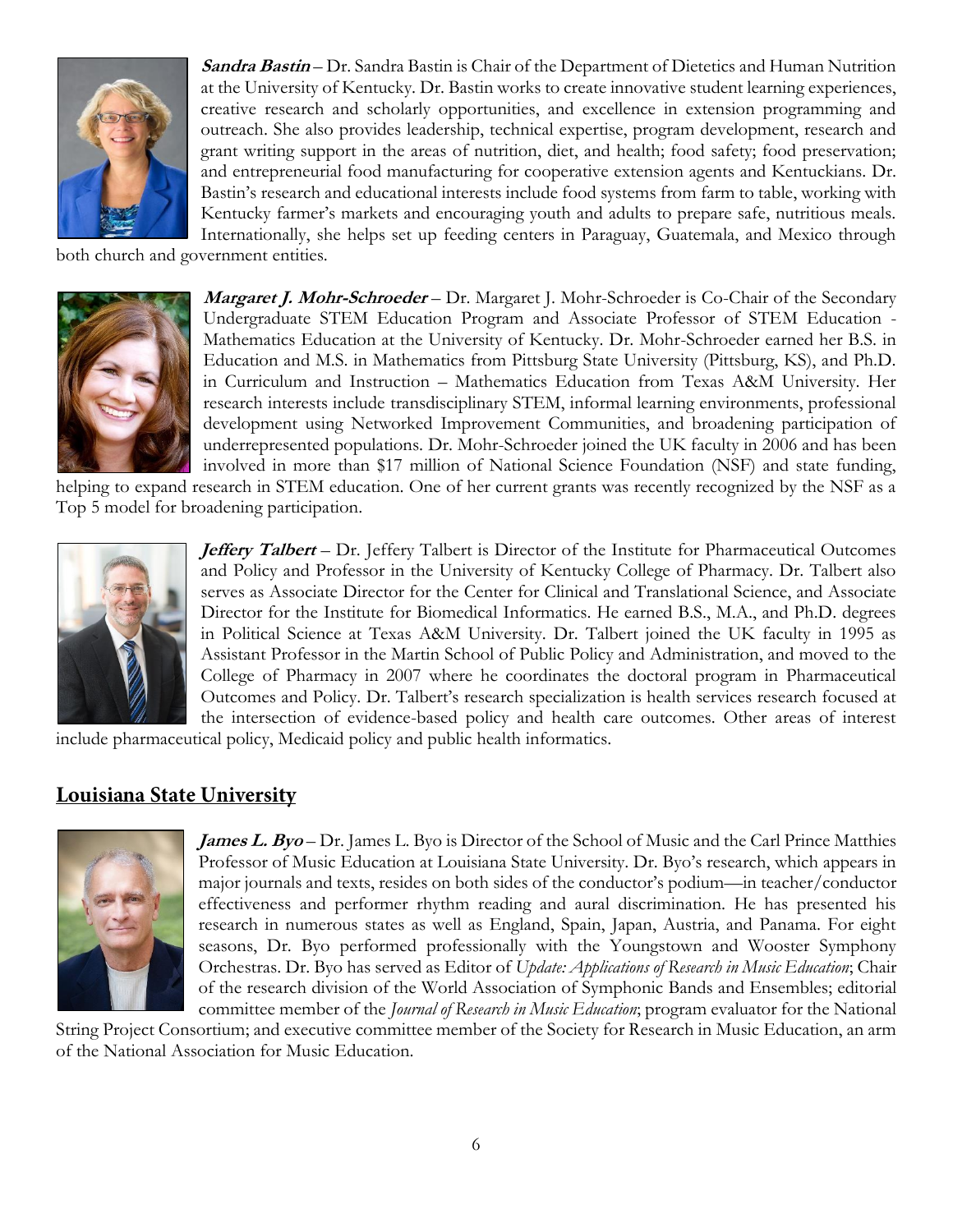

**Elena Castro** – Dr. Elena Castro is Director of Women's and Gender Studies and Professor at Louisiana State University. Dr. Castro's research focuses on modern Iberian literature and on gender and sexualities studies. Her respected work has made her a member of the editorial board or associate editor of international academic journals, and has led to her appointment as secretary of the major international association in her field. Dr. Castro regularly serves as an external evaluator for tenure and promotion cases, and on the U.S. Fulbright National Student Screening Committee. At LSU, Dr. Castro has held numerous administrative positions at the department, college, and university levels. Within the Department of Foreign Languages and Literatures, she has served multiple terms as an undergraduate and graduate advisor, increasing enrollment in

both roles. At the college level, Dr. Castro has been named Director of the Interdisciplinary Program in Women's and Gender Studies, the largest interdisciplinary program at LSU. At the university level, she has been appointed to the Department of French Studies Review Panel.



**Craig M. Harvey** – Dr. Craig M. Harvey is Associate Dean for Academic Affairs in the College of Engineering at Louisiana State University. Previously, Dr. Harvey served as Program Director for Industrial Engineering and Interim Department Chair for Construction Management and Industrial Engineering. He teaches and conducts research in the area of industrial and human factors engineering. Dr. Harvey's research has ranged from investigations into engineering design process, medical product usability, health care productivity, construction safety, and control room management. He has worked on projects with the Federal Aviation Administration, the U.S. Air Force, and NASA, among others. Before joining the academic community, Dr. Harvey was the manager of business process reengineering for the Student Loan Marketing Association where he

was responsible for the reengineering involved in implementation of a \$55 million document imaging project.



**Sean Lane** – Dr. Sean Lane is Associate Dean of the Graduate School and Professor of Cognitive and Brain Sciences at Louisiana State University. Dr. Lane's research is in the area of learning and memory, and his work has implications for applied settings, including the courtroom and classroom. Early in his career, he developed a new doctoral program in Applied Experimental Psychology at the University of Nevada, Las Vegas, and later led a major redevelopment of the Cognitive and Brain Sciences (CBS) doctoral program at LSU. Both projects involved identifying important changes occurring in the scientific field and the career landscape of graduates, and aligning the strategic direction of the program with those developments. As Associate Dean, his work focuses on collaborating with faculty to develop innovative curriculum; helping create more

effective faculty-based marketing of programs; recruiting a diverse student body; and identifying ways to more efficiently deliver graduate school services.

### **University of Mississippi**



**Michèle Alexandre** – Michèle Alexandre is Associate Dean for Faculty Development and Intellectual Life and Professor of Law at the University of Mississippi. Alexandre is also the Leonard B. Melvin, Jr., Lecturer. She was the first African-American female valedictorian at Colgate University and earned her J.D. from Harvard Law School. Alexandre's teaching and scholarly areas include constitutional law, international law, civil rights law, disability law, critical race theory, human rights, and gender. She has published numerous articles on issues in these areas. Alexandre was named one of *Ebony Magazine's* Top 100 most influential African-Americans of 2013 and one of the 50 "Most Influential Minority Law Professors 50 Years of Age or Younger" by *Lawyers of Color* magazine. She has also received Fulbright and Watson Fellowships. Alexandre

works on issues of sustainability and economic independence for small farmers in Mississippi's Delta and other areas of the rural South.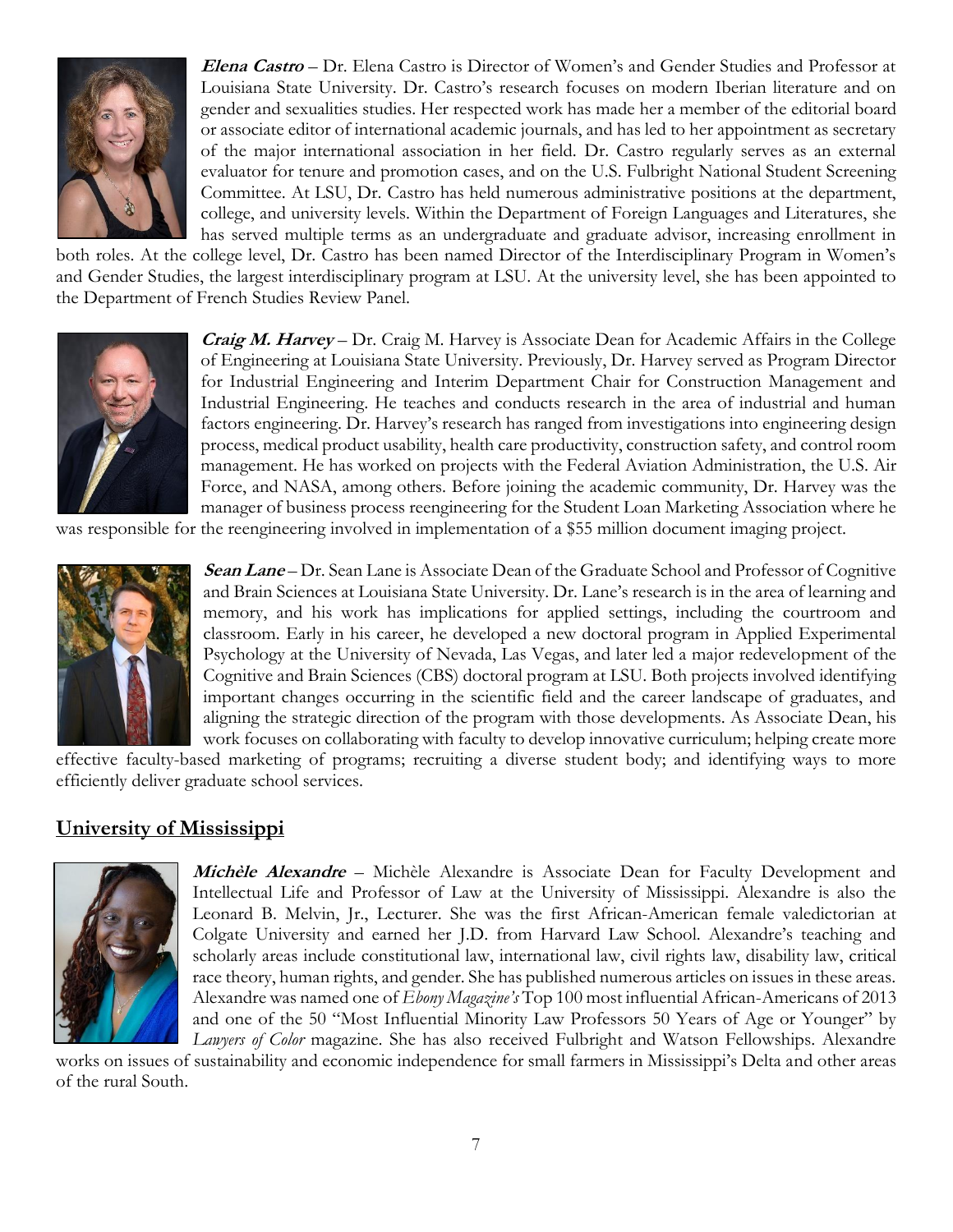

**Ryan Niemeyer** – Dr. Ryan Niemeyer is Interim Chair of the Department of Leadership and Counselor Education and Associate Professor of K-12 Educational Leadership at the University of Mississippi. Dr. Niemeyer also serves as Director of the Mississippi Excellence in Teaching Program. He earned his B.S. in Sports Administration from the University of Southern Mississippi and a Master of Education in Educational Administration degree and Ph.D. in Educational Leadership from Ole Miss. Dr. Niemeyer's main areas of expertise and research are school administration and education policy. Dr. Niemeyer was awarded the School of Education's Exemplary Service Award in 2016 for his work as Director of the Mississippi Excellence in Teaching Program. He is a member of the Education Law Association and the Southern Political

Science Association. Dr. Niemeyer is also an active Rotarian and currently serves as Club President for the Oxford – Ole Miss Rotary Club.



**Brice P. Noonan** – Dr. Brice P. Noonan is Chair of the Faculty Senate and Associate Professor in the Biology Department at the University of Mississippi. Dr. Noonan earned his B.S. in Zoology from the University of Florida and Ph.D. from the University of Texas at Arlington. He is an evolutionary biologist whose research follows a lifelong passion for exploring the natural world, with an emphasis on reptiles and amphibians. Dr. Noonan joined the Ole Miss faculty in 2008, where he continued a National Science Foundation-funded research program that focuses on the forces driving speciation in the tropics, spending many months collecting specimens and data from the jungles of the Guiana Shield of South America. During his time in Oxford, Dr. Noonan has graduated three Ph.D. students, three M.S. students, and currently has five Ph.D. candidates in his

lab. His service to Ole Miss includes leading numerous study abroad courses and serving on several search and university standing committees. Having served as a departmental representative to the Faculty Senate for seven years, Dr. Noonan was elected Chair of the Faculty Senate for 2016-2017 and was recently reelected to a second term.



**Molly Pasco-Pranger** – Dr. Molly Pasco-Pranger is Chair of the Department of Classics and Associate Professor at the University of Mississippi. Dr. Pasco-Pranger earned her A.B. in Latin from Oberlin College and Ph.D. in Classical Studies from the University of Michigan. Her research centers on Latin literature and Roman social history, with a special interest in the study of Roman gender. Other interests include Hellenistic poetry, women, and gender. Dr. Pasco-Pranger has published a book entitled *Founding the Year: Ovid's Fasti and the Poetics of the Roman Calendar* (Brill, 2006), which centers on a long poem on the Roman ritual year and its relation to inscribed Roman calendars. Her articles have examined other aspects of Ovid's Fasti, as well as poems by the Roman love elegists and by Catullus. In two of her most recent articles, Dr. Pasco-Pranger has turned her

attention to the earliest period of Roman literature and the figure of Cato the elder. She is currently Chair of the Summer Scholarships Committee of Eta Sigma Phi and a member of the Sally McDonnell Barksdale Honors College Admissions Committee.

### **Mississippi State University**



**Kari Babski-Reeves** – Dr. Kari Babski-Reeves is Associate Dean of Research and Graduate Students for the Bagley College of Engineering and Professor in the Department of Industrial and Systems Engineering at Mississippi State University. She earned her B.S., M.S. and Ph.D. in Industrial Engineering from Mississippi State. Dr. Babski-Reeves has served in a number of leadership positions in addition to her current position, including Chair of the Institutional Review Board since August 2013, member of the Faculty Research Advisory Committee to the Vice President for Research, and on the college and university curricula committees, among others. Dr. Babski-Reeves' research efforts are focused in the areas of human factors, ergonomics, and safety. Specifically, her research interests include industrial ergonomics, work-related musculoskeletal

disorder prevention and control, occupational biomechanics, psychosocial risk factors, work physiology, occupational safety and health, total body fatigue, localized muscle fatigue, and thermography applications in ergonomics.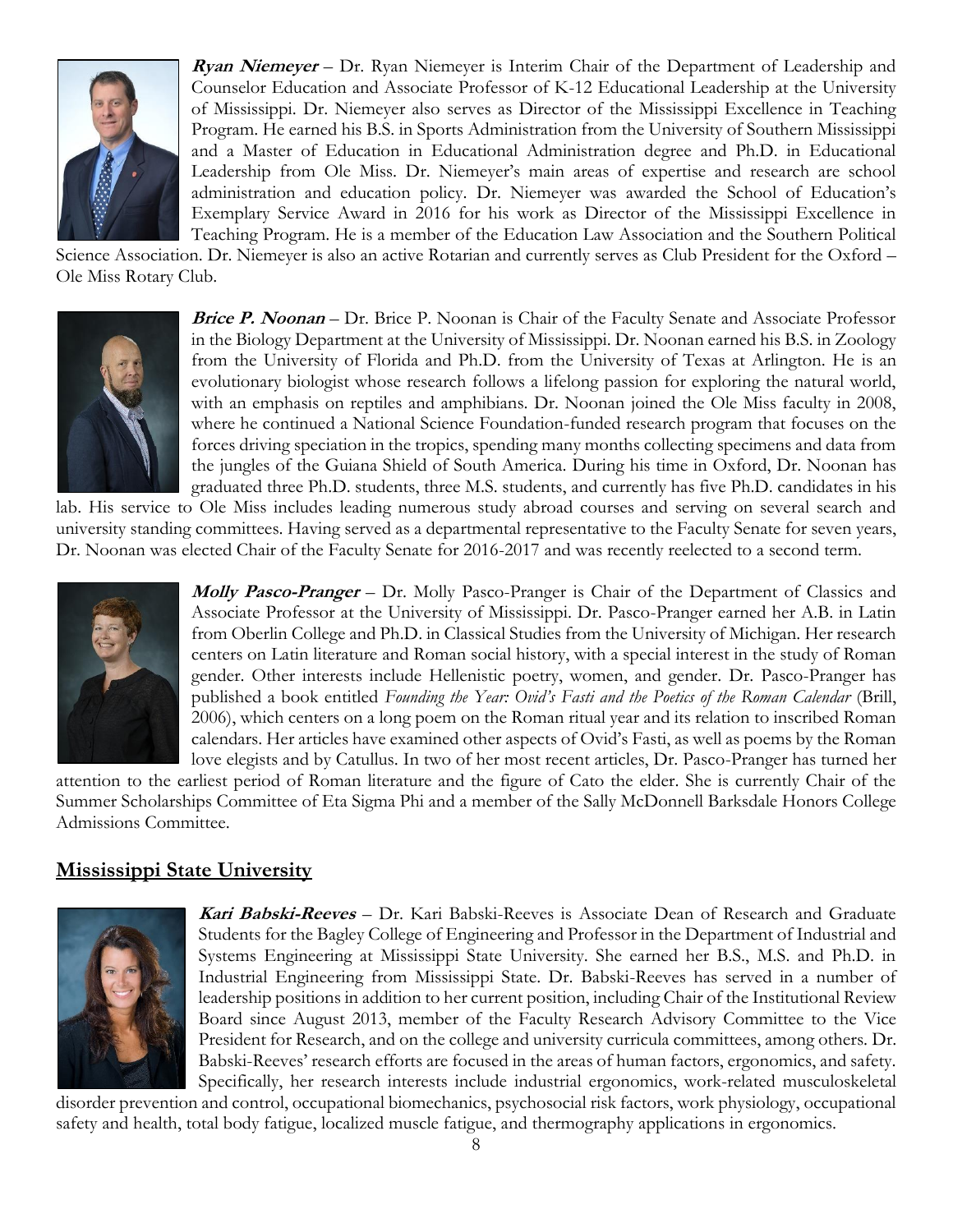

**L. Wes Burger, Jr.** – Dr. L. Wes Burger, Jr., is Associate Director of the Forest and Wildlife Research Center, the Dale Arner Distinguished Professor of Wildlife Ecology, and Grisham Master Teacher in the Department of Wildlife, Fisheries and Aquaculture at Mississippi State University. Dr. Burger is also Associate Director of the Mississippi Agricultural and Forestry Experiment Station. During the past 30 years, his research has focused on measuring environmental benefits and services produced by conservation practices in working agricultural and forested landscapes. In his current role, Dr. Burger works to define, develop and administer a broadly-based research program of national significance in agriculture and natural resources through grants and contracts administration, management of intellectual property and fostering

of research partnerships with industry, agency and stakeholders groups. He is a 2013 graduate of the Food Systems Leadership Institute and the 2016 recipient of the Ralph E. Powe Research Excellence Award.



**Will Evans, Jr.** – Dr. Marion Willard (Will) Evans, Jr., is Head of the Department of Food Science, Nutrition and Health Promotion and Professor at Mississippi State University. Dr. Evans earned his Bachelor of General Studies from Indiana University, M.A. and Ph.D. from the University of Alabama, and Doctor of Chiropractic degree from Logan University. He serves on the Graduate Enrollment Advisory Council for the Mississippi State and Vice-Chair for Family and Consumer Science's review team in Extension. He is also Mississippi State's representative for Champions for a Healthy South, which aims to improve health outcomes in the states comprising the Southeastern Conference. Prior to joining the Mississippi State faculty, Dr. Evans served in leadership roles for the Texas Public Health Association, Oregon Public Health

Association, and American Public Health Association. His work has appeared in numerous publications, including *Women in Sport and Physical Activity Journal*, *Journal of Studies on Alcohol and Drugs*, and *The Journal of Primary Prevention*, among others.



**Leslie Hossfeld** – Dr. Leslie Hossfeld is Head of the Department of Sociology and Professor at Mississippi State University. Dr. Hossfeld has extensive experience examining rural poverty and economic restructuring. She has made two presentations to the United States Congress and one to the North Carolina Legislature on job loss and rural economic decline. Dr. Hossfeld's current research focuses on local food systems development and food access in Mississippi. She was recently elected to serve as President of the Alabama-Mississippi Sociological Society. Prior to joining the faculty at Mississippi State, Dr. Hossfeld worked extensively on economic recovery projects for rural North Carolina counties. She is co-founder and President of the Southeastern North Carolina Food Systems Program Feast Down East, managing several million dollars in

grant funds to support this initiative. Due to her expertise in rural economic development, North Carolina Congressman Bob Etheridge appointed her to serve on the USDA Rural Growth and Opportunity Board of Advisors.

### **University of Missouri**



**Joan Hermsen** – Dr. Joan Hermsen is Chair of the Department of Women's and Gender Studies and Associate Professor of Sociology at the University of Missouri. Dr. Hermsen is currently working on a mixed methods project on the social consequences of late motherhood. Her prior research focused on gender inequality in U.S. labor markets and attitudes about gender inequality. In addition, Dr. Hermsen has done extensive applied survey design and analysis work on a range of topics, including food insecurity, crime victimization, conservation attitudes, and the financial wellbeing of pastors. Dr. Hermsen teaches courses on social inequalities and research methods at the undergraduate and graduate levels. She has received the Kemper Award for outstanding teaching, the Stakeholder Achievement Award for her contributions to the freshman experience,

and the Project United Faculty Achievement Award for campus efforts to foster diversity and inclusion. Dr. Hermsen is the Co-Director of the Population, Education and Health Center at Mizzou and serves on the campus Sexual and Intimate Partner Violence Task Force.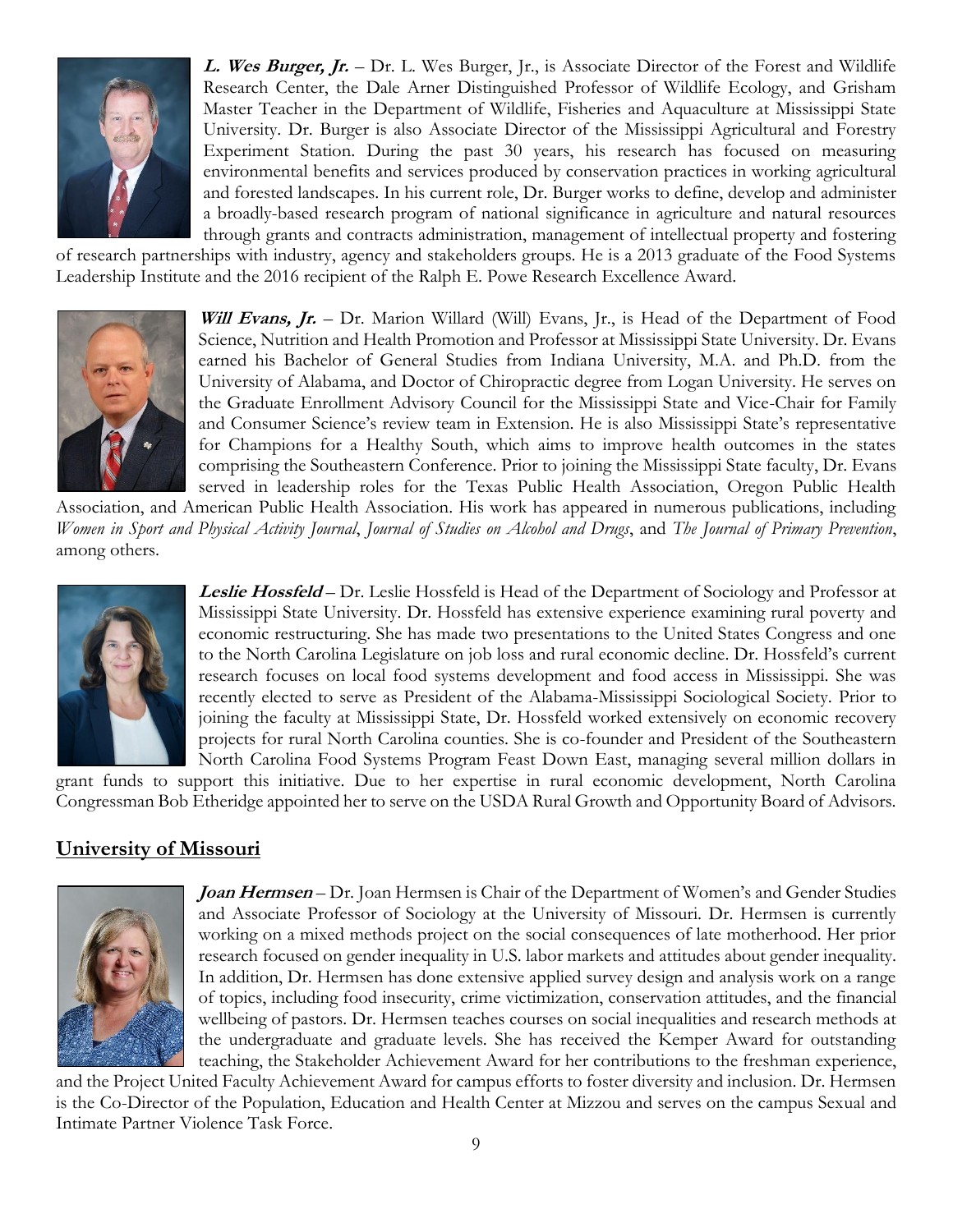

**Rhonda Reger** – Dr. Rhonda Reger is Chair of the Department of Management and the M. Watkins Distinguished Professor of Management at the University of Missouri. Dr. Reger's current research focuses on strategies to foster high growth and technology entrepreneurship. Her award-winning research on competitive dynamics, social approval assets, and organizational identity has appeared in leading scholarly journals, including the *Academy of Management Journal*, *Academy of Management Review*, and *Strategic Management Journal*, among others. Dr. Reger has taught entrepreneurship, strategy and related courses to thousands of students at all levels, including students enrolled in joint engineering and business programs. She has worked with many large technology organizations, including the Intel Corporation, Dow Chemical and the National

Institutes of Health, as well as startups and small to medium sized businesses.



**Stephanie Reid-Arndt** – Dr. Stephanie Reid-Arndt is Associate Dean for Academic Affairs in the School of Health Professions (SHP) at the University of Missouri. In her current role, Dr. Reid-Arndt is responsible for supporting faculty affairs, curriculum and degree programs, and student services (advising, career services) within the SHP. Additionally, she takes on specific initiatives as needed; this has included developing a new degree program proposal, leading long-term strategic planning efforts for SHP, and working with faculty and students to support and promote initiatives to enhance inclusivity within the SHP. As one of 11 rehabilitation psychologists certified by the American Board of Professional Psychology in the state of Missouri, Dr. Reid-Arndt conducts research on cognitive and psychological factors affecting community participation among

rehabilitation populations (e.g., persons with brain injury). She has an appointment on the Neurological/Behavioral Health Subcommittee of the Defense Health Board, a U.S. Department of Defense Advisory Committee.



**Hani Salim** – Dr. Hani Salim is Associate Dean for Academic Programs and Professor of Civil and Environmental Engineering at the University of Missouri College of Engineering. Dr. Salim's research interests are in the areas of advanced composite materials for structural applications; numerical modeling of the blast environment and structural response to blast loads; hybrid materials and applications; and full-scale structural modeling and testing of building components and bridges. Currently, Dr. Salim is actively developing new technologies and methods for the retrofit and strengthening of building components to resist explosions. Dr. Salim is the recipient of several teaching awards and recognitions, including four prestigious teaching awards: the Outstanding Teacher in the College of Engineering, the MU Award for Excellence in Teaching,

the College of Engineering Excellence in Teaching Award — twice — and the Kemper Teaching Fellowship Award, the most highly regarded teaching award at MU.

### **University of South Carolina**



**Claudia Benitez-Nelson** – Dr. Claudia Benitez-Nelson is a College of Arts and Sciences Distinguished Professor in the School of the Earth, Ocean and Environment at the University of South Carolina. Dr. Benitez-Nelson earned her Ph.D. in Oceanography from the Woods Hole Oceanographic Institute/Massachusetts Institute of Technology Joint Program in 1999. She is a diverse scientist, with expertise ranging from radiochemistry to harmful algal bloom toxins and is highly regarded for her cross-disciplinary research. Dr. Benitez-Nelson's many research honors include the Early Career Award in Oceanography from the American Geophysical Union (AGU) in 1996, and Fulbright and Marie Curie Fellowships in 2008. She is also an esteemed teacher and mentor, having received the National Faculty of the Year Award from the National Society of

Collegiate Scholars in 2005 and the Sulzman Award for Excellence in Education and Mentoring from the Biogeosciences Section of the AGU in 2014. In 2016, Dr. Benitez-Nelson was named South Carolina's recipient of the SEC Faculty Achievement Award.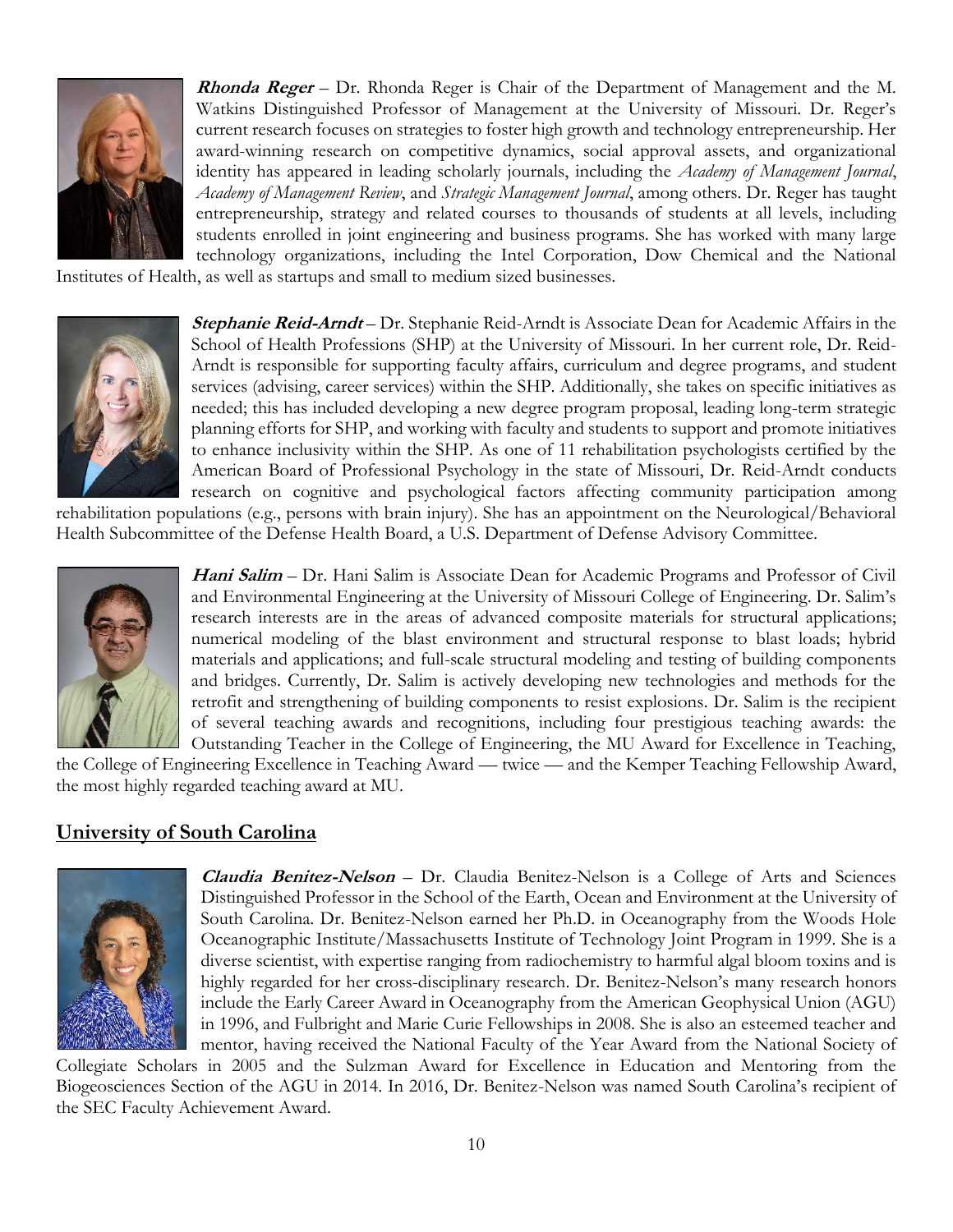

**Kirk A. Foster** – Dr. Kirk A. Foster is Chair of the Social, Community and Economic Development specialization in the School of Social Work and Associate Professor at the University of South Carolina. Dr. Foster earned his A.B. in Russian and European Studies from the University of Illinois at Urbana-Champaign, M.Div. from Eden Theological Seminary, and Master of Social Work and Ph.D. in Social Work from Washington University in St. Louis. His research on social capital and collective action has been funded by private foundations and the National Science Foundation. Dr. Foster is published widely in interdisciplinary journals and has given invited lectures to both domestic and international audiences. Dr. Foster primarily teaches in the area of community practice with an emphasis on community-engaged research methods. In 2015, he

became the first director of the Graduate Civic Scholars Program within the South Carolina Graduate School. His coauthored book, *Chasing the American Dream* (Oxford University Press), was named the 2016 best scholarly book by the Society for Social Work and Research.



**Matt E. Thatcher** – Dr. Matt E. Thatcher is Interim Chair of the Department of Computer Science and Engineering and Professor at the University of South Carolina. Dr. Thatcher earned his B.S. in Economics, and M.A. and Ph.D. in Information Systems from the University of Pennsylvania. His research examines the strategic and economic impacts of information technology (IT) with a focus on three themes: IT value, software patent policy design, and IT outsourcing. Dr. Thatcher's research has appeared in *Information Systems Research*, *MIS Quarterly*, *and Communications of the ACM*, among others. Dr. Thatcher's teaching focuses on strategic management of information systems, business modeling for decision support, IT ethics, computer hardware foundations, and human-computer interaction. He has earned several teaching awards, including

MIS Professor of the Year (University of Arizona – 1998, 2004) and the College of Business Undergraduate Teaching Award (University of Louisville – 2010).



**Tracey L. Weldon** – Dr. Tracey L. Weldon is Associate Dean for Diversity and Inclusion and an Associate Professor in the English Department and the Linguistics Program at the University of South Carolina. Dr. Weldon earned her Ph.D. in Linguistics from Ohio State University in 1998. As a quantitative sociolinguist, she specializes in American dialects, with a particular focus on Gullah and African-American English. Dr. Weldon teaches both graduate and undergraduate courses in linguistics, including African-American English, Language and Gender, Survey of Linguistics, and Varieties of American English. Dr. Weldon is currently completing a book, under contract with Cambridge University Press, on the use of African-American English by middleclass speakers. She is also an Associate Producer of a National Science Foundation-funded

documentary called "Talking Black in America," which was released in 2017 by the Language & Life Project at North Carolina State University.

### **University of Tennessee**



**Misty G. Anderson** – Dr. Misty G. Anderson is President-Elect of the Faculty Senate, a Lindsey Young Professor and Professor of English at the University of Tennessee. Dr. Anderson also holds courtesy appointments as an Adjunct Professor in both the Theatre and Religious Studies departments at Tennessee. She earned her B.A. from Yale University, and M.A. and Ph.D. from Vanderbilt University. Dr. Anderson is an elected member of the executive board of the American Society for Eighteenth-Century Studies and chairs the Modern Language Association's division on religion and literature. Dr. Anderson is the author of *Imagining Methodism in Eighteenth-Century Britain: Enthusiasm, Belief, and the Borders of the Self* (Johns Hopkins, 2012) and *Female Playwrights and Eighteenth-Century Comedy: Negotiating Marriage on the London Stage* (Palgrave, 2002). She is an Editor

of *Routledge Anthology of Restoration and Eighteenth-Century Drama* (2017).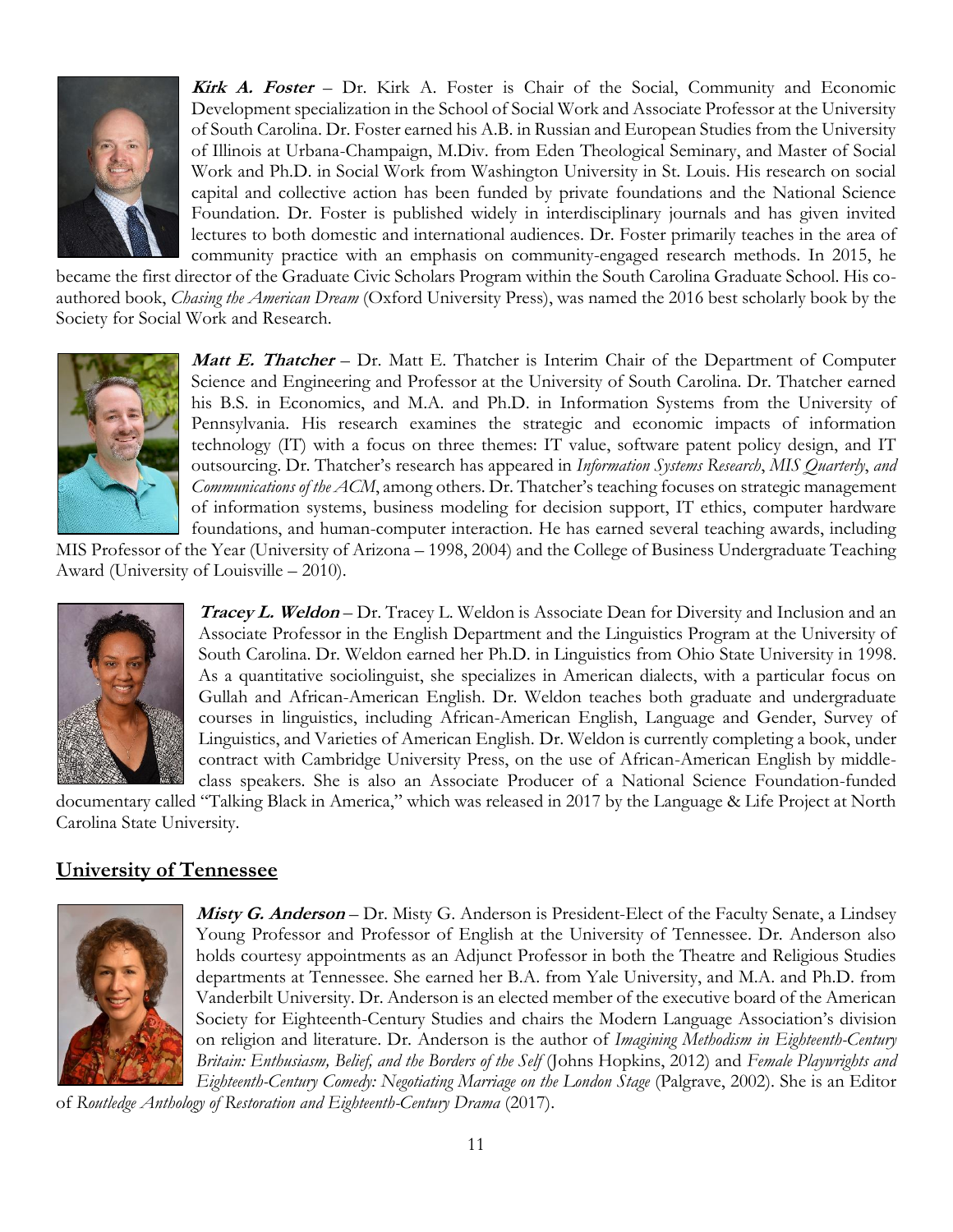

**Bruce K. Behn** – Dr. Bruce K. Behn is Associate Dean for Graduate and Executive Education in the Haslam College of Business and the Deloitte LLP Professor at the University of Tennessee. Dr. Behn earned his bachelor's degree from the University of Wisconsin, and MBA and Ph.D. from Arizona State University. Prior to obtaining his doctorate degree, he worked for Rockwell International in Uithoorn, The Netherlands, as the International Financial Coordinator. Dr. Behn joined Tennessee's Department of Accounting and Information Management in 1994 after completing his doctorate and has served in a number of capacities within the department, including department head. Dr. Behn is the former President of the American Accounting Association (AAA) and International Accounting Section of the AAA. He has been the recipient

of a number of teaching awards, including the AAA's Innovation in Accounting Education Award, UT's Alumni Outstanding Teaching Award, and the Tennessee Society of CPAs Outstanding Educator of the Year.



**Todd M. Moore** – Dr. Todd M. Moore is Interim Associate Dean for Graduate Studies in the College of Arts and Sciences at the University of Tennessee. Dr. Moore's current role includes addressing issues pertinent to graduate training at the college level, diversity and inclusion related to graduate education, and advocating for graduate students. Previously, he was Director of Clinical Training for the Clinical Psychology Doctoral Program at Tennessee from 2012 to 2016. Dr. Moore's research aims to understand the processes that lead people to engage in intimate partner violence (IPV) and substance misuse. His work has examined the impact of an intensive outpatient treatment for alcohol dependence on IPV, and the association between substance use and IPV among men and women arrested for domestic violence. Dr. Moore also examined the

day-to-day or temporal connection between substance use and violence in dating relationships. His work has resulted in more than 75 peer-reviewed publications, and he currently serves as an Associate Editor for the American Psychological Association's flagship journal on violence, *Psychology of Violence*.



**Lynne E. Parker** – Dr. Lynne E. Parker is Associate Dean for Faculty Affairs and Engagement and Professor in the Tickle College of Engineering at the University of Tennessee. Dr. Parker earned her B.S. in Computer Science from Tennessee Tech University, M.S. in Computer Science from Tennessee and Ph.D. in Computer Science from the Massachusetts Institute of Technology. Prior to becoming Associate Dean, she served for two years as the Division Director for Information and Intelligent Systems in the Computer and Information Science and Engineering Directorate at the National Science Foundation, where she co-chaired a White House-commissioned task force that created the National Artificial Intelligence Research and Development Strategic Plan. Dr. Parker is the founder of the Distributed Intelligence Laboratory at Tennessee, which conducts research in distributed and heterogeneous robot systems, sensor

networks, machine learning, and human-robot interaction.

# **Texas A&M University**



**Michael D. Johnson** – Dr. Michael D. Johnson is Associate Professor and the Walter Buchanan Faculty Fellow in the Department of Engineering Technology and Industrial Distribution at Texas A&M University. Dr. Johnson earned his undergraduate degree from Michigan State University and his graduate degrees from the Massachusetts Institute of Technology. His research interests include cost modeling and analysis of product development and manufacturing systems, computer-aided design methodology, product development, project management, and engineering education. Dr. Johnson has received several awards for innovative teaching, is a mentor for undergraduate and graduate students in engineering, and is a faculty advisor for Texas A&M's chapter of the National Society of Black Engineers. Many of his students consider him to have been instrumental in furthering their academic career through

his dedication to mentoring.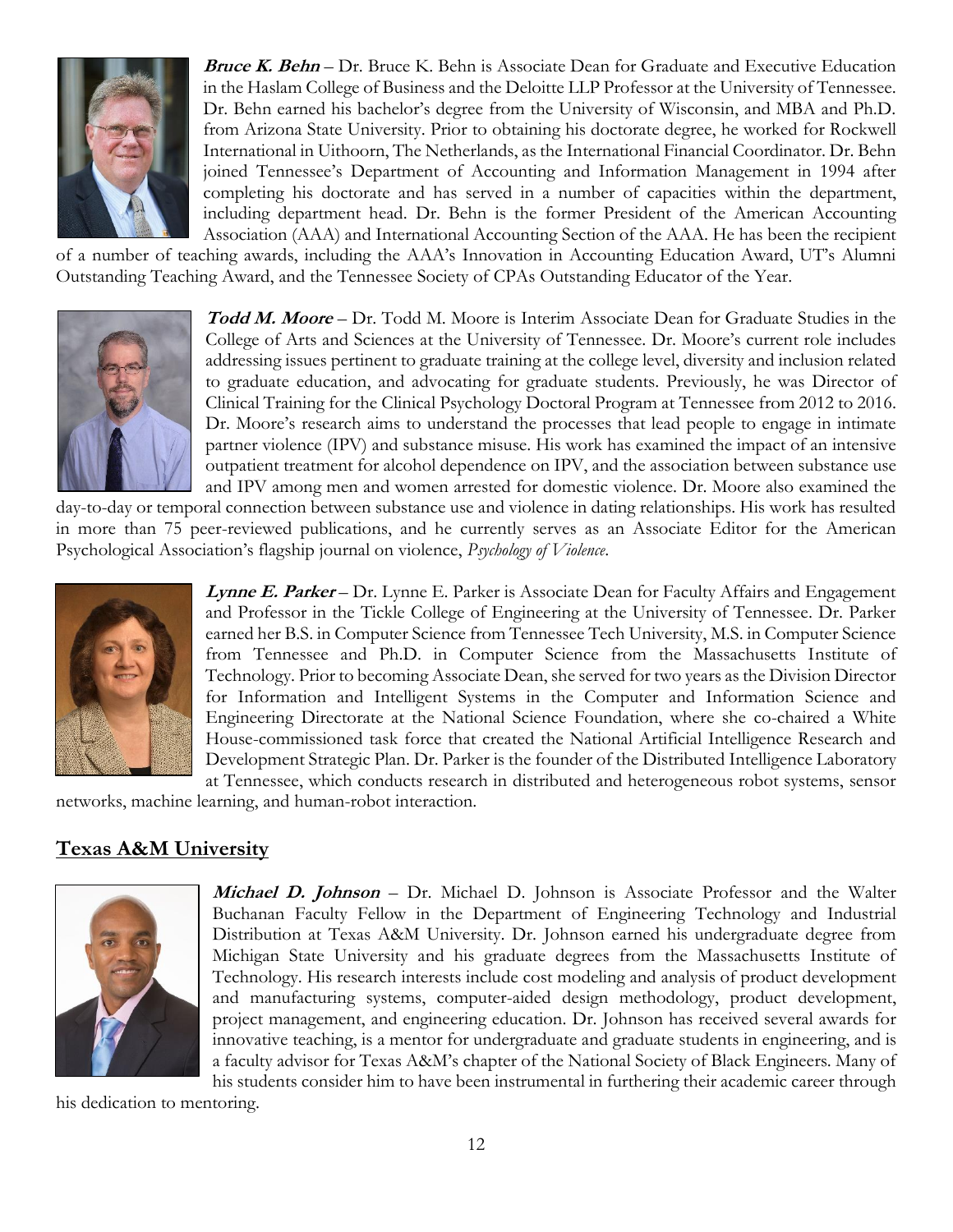

**Michael A. de Miranda** – Dr. Michael A. de Miranda is Head of the Department of Teaching, Learning and Culture, the Claude H. Everett, Jr., Endowed Chair and Professor at Texas A&M University. Dr. de Miranda's current responsibilities are to provide leadership across the department in support of the faculty, staff, and students. His research focuses on the development of young STEM educators for the future of the profession, specifically in learning, cognition, and instruction in engineering and technology education. Dr. de Miranda's research also studies the cognitive process and complex classroom interventions associated with achieving scientific and technological literacy through engineering content. The focus is centered on measuring and understanding how students "connect the STEM dots." Dr. de Miranda's awards as Principal Investigator and Co-Principal Investigator are in excess of \$10

million from the National Science Foundation.



**Joseph D. Ura** – Dr. Joseph D. Ura is Associate Head of the Department of Political Science and Associate Professor at Texas A&M University. Dr. Ura's research addresses American national politics, especially the U.S. Supreme Court and macropolitical responsiveness and representation. His work on the Supreme Court deals principally with the interactions among the exercise of judicial power, judicial independence, and public opinion. Dr. Ura's research on representation and responsiveness explores how dynamics in aggregate public opinion shape the decisions of national political institutions in the U.S. and how the choices made by institutions feedback into public opinion. Dr. Ura's research has been published in several leading political science journals, including the *American Journal of Political Science*, *Journal of Politics*, *Political Research* 

*Quarterly*, and *Political Communication*. He teaches undergraduate courses on American national politics, judicial politics, and constitutional law.



Heather H. Wilkinson – Dr. Heather H. Wilkinson is Associate Dean of Faculties for Faculty Development in the Office of the Dean of Faculties and Professor in the Department of Plant Pathology and Microbiology at Texas A&M University. Dr. Wilkinson earned her Ph.D. in Biology from the State University of New York at Binghamton and trained as a postdoctoral scholar and Research Assistant Professor in Plant Pathology at the University of Kentucky. Her research investigates the genetic basis of adaptation for a wide variety of microbes, including genetic models, plant symbionts, and soil communities from extreme environments. Throughout her career, Dr. Wilkinson has emphasized providing training opportunities for undergraduate and graduate students in her research program. In 2016, Dr. Wilkinson received the Association

of Former Students Distinguished Achievement Award at the College-Level for Teaching.

#### **Vanderbilt University**



**Senta Victoria Greene** – Dr. Senta Victoria Greene is Chair-Elect of the Faculty Senate and the Stevenson Professor of Physics in the Department of Physics and Astronomy at Vanderbilt University. Dr. Greene earned her Ph.D. from Yale University in 1992 and then was a postdoctoral fellow at the University of Colorado before joining the Vanderbilt faculty in 1994. Her research focuses on the study of the quark-gluon plasma, an extremely hot and dense state of matter consisting of deconfined quarks and gluons, and elementary particles. The matter is the hottest ever created in the laboratory, about 100,000 times hotter than the temperature at the center of the sun. In 2012, Dr. Greene chaired the Committee on the Status of Women in Physics of the American Physical Society. She is the founding faculty adviser for the Vanderbilt Women in

Science and Engineering organization. Dr. Greene was awarded the 2014 Mary Jane Werthan award for contributions to the advancement of women at Vanderbilt. She was also named one of the "Inspiring Women in STEM" by *INSIGHT Into Diversity* magazine in 2015.